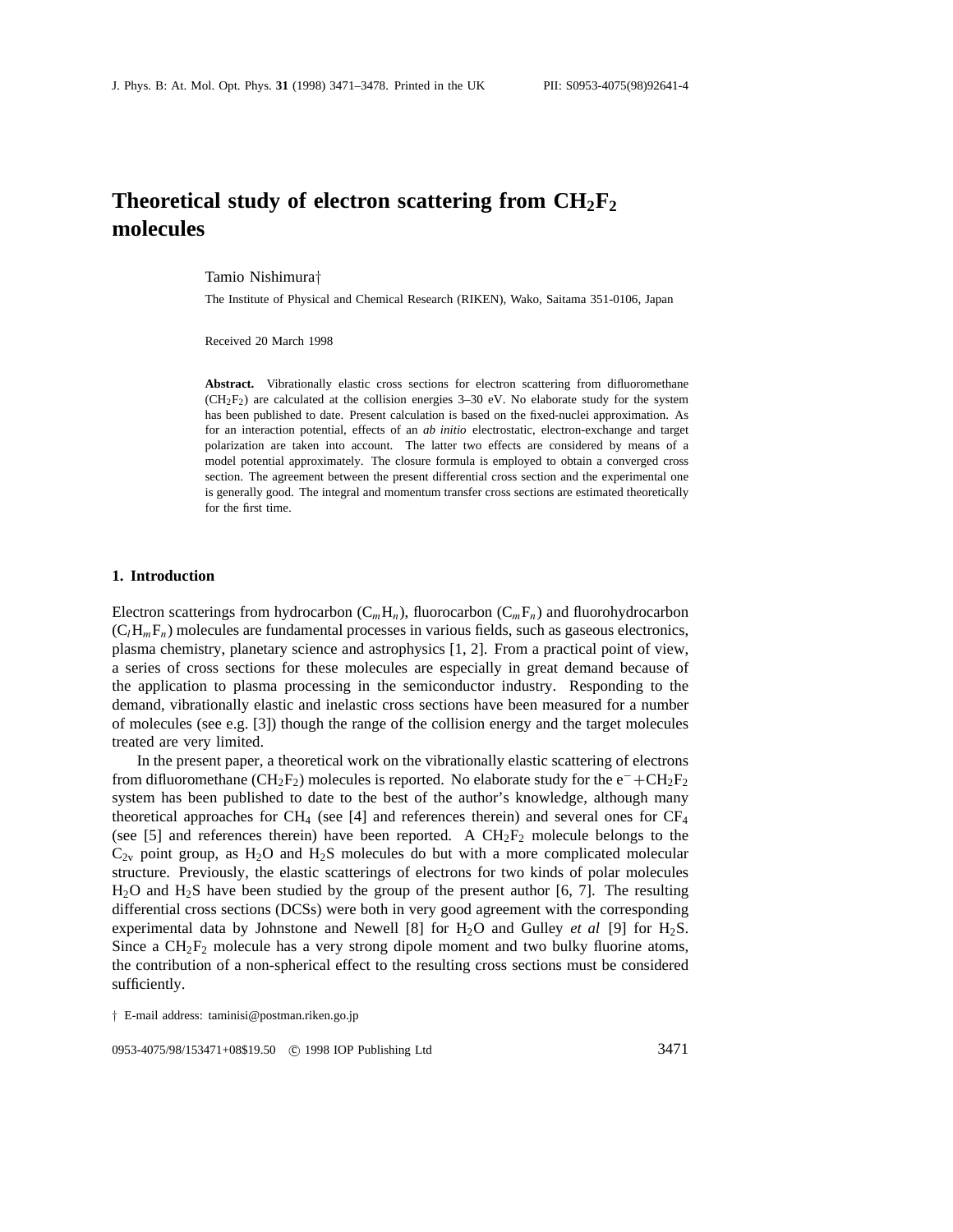In practice, the availability of DCSs for the  $e^- + CH_2F_2$  system measured by Tanaka's group [10, 11] and a remarkable development of computational capacity enable the author to apply the present theory to the collision system. Because of the experimental difficulty, the DCSs employed for comparison have been measured for scattering angles (*θ*) neither smaller than  $15°$  nor larger than  $130°$ . Theoretical studies therefore play an important role in understanding the complete picture of the elastic scattering. In particular, data of integral and momentum transfer cross sections (abbreviated as ICSs and MTCSs, respectively, from now on) for the system are given theoretically for the first time in the present paper.

#### **2. Theory**

The details of the present theory have already been reported [6]. The present calculation is based on the fixed-nuclei approximation. In order to properly consider the molecular symmetry, the wavefunction of the scattered electron  $(F)$  is expanded in terms of the symmetry-adapted angular basis functions  $X_l^{\nu}$  [12] as follows:

$$
F(r) = \frac{1}{r} \sum_{lv} f_{lv}(r) X_l^{\nu}(\hat{r})
$$
 (1)

where *r* denotes the position vector of the incident electron. The index *ν* denotes indices collectively specifying an irreducible representation (IR) and those distinguishing the degenerate members of the same *l* and IR. Throughout this paper, atomic units (au) are used unless otherwise stated.

The interaction potential between an electron and a target molecule is constituted of three terms, that is, electrostatic, electron exchange and polarization ones. The electrostatic potential is obtained from an *ab initio* target wavefunction. As for the electron exchange, use is made of the Hara version of the free-electron gas exchange model potential originally introduced by Hara [13]. The effect of polarization is described through the parameterfree correlation-polarization model. The detailed form of the model is given by Padial and Norcross [14]. For the latter two terms of the potential, the same electron density obtained from the target wavefunction is used as for the electrostatic potential. In a manner similar to equation  $(1)$ , the interaction potential  $V$  is expanded as

$$
V(r) = \sum_{\lambda\mu} V_{\lambda\mu}(r) X_{\lambda}^{\mu}(\hat{r}).
$$
\n(2)

Then, the radial part  $f(r)$  in equation (1) satisfies a set of coupled differential equations:

$$
\left\{\frac{\mathrm{d}^2}{\mathrm{d}r^2} - \frac{l(l+1)}{r^2} + k^2\right\} f_{lv}(r) = 2\sum_{l'v'} \langle l v | V | l'v' \rangle f_{l'v'}(r) \tag{3}
$$

where  $\langle l \nu | V | l' \nu' \rangle$  denotes the interaction matrix as

$$
\langle l\nu|V|l'\nu'\rangle = \int d\hat{\boldsymbol{r}}\, X_l^{\nu*}(\hat{\boldsymbol{r}})\,V X_{l'}^{\nu'}(\hat{\boldsymbol{r}}). \tag{4}
$$

By solving equation (3) with an appropriate boundary condition, we can obtain the scattering matrix. In general, DCS  $(q)$  expanded in terms of the partial-wave expansion converges very slowly for a polar molecule, because of a strong interaction caused by the permanent dipole moment. To avoid this difficulty, the closure formula for the quantity calculated by the Born approximation for the dipole interaction is employed as

$$
q(\theta) = q^{\text{Born dip}}(\theta) + \sum_{L} \left( A_L - A_L^{\text{Born dip}} \right) P_L(\cos \theta). \tag{5}
$$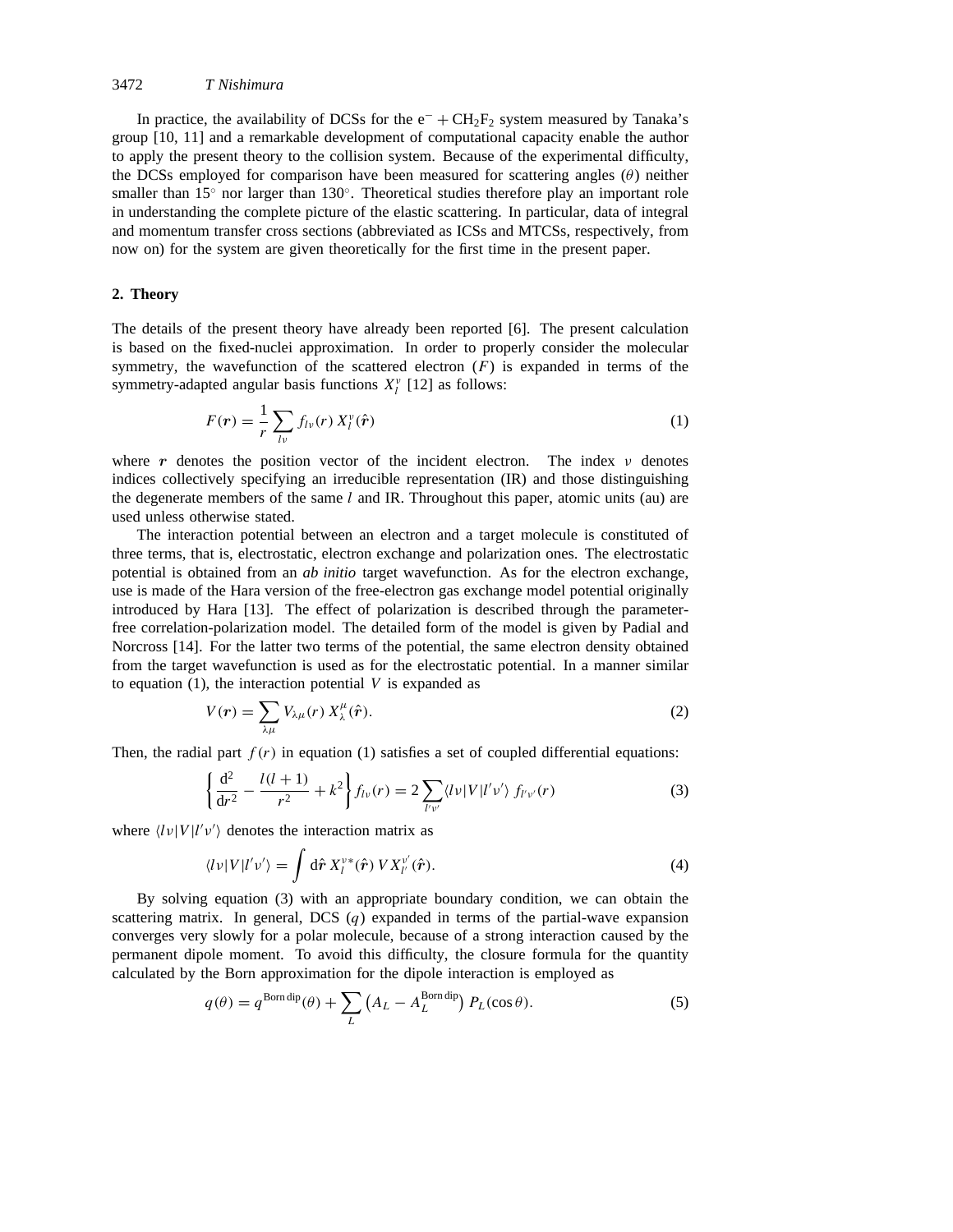Here, *PL* is the Legendre function with *L*th order and *AL* defined by equation (7) in Okamoto *et al* [6].  $q^{Born dip}$  depends on the rotational state of the target molecule (for details, see [6]).

#### **3. Numerical calculations**

The present calculation of the target wavefunction is made at the equilibrium geometry [15]. The  $CH_2F_2$  molecule is placed by the Cartesian coordinates (in au) as  $H(\pm 1.70620, 0.0, 2.16100), C(0.0, 0.0, 1.02741)$  and  $F(0.0, \pm 2.03717, -0.43941).$  In order to generate a multicentred wavefunction of the target molecule in its electronic ground state, the molecular orbital code GAMESS [16] is employed in the self-consistent field approximation. A Gaussian-type-orbital basis set proposed by Lie and Clementi [17] is used for the present calculation. The total energy obtained is −238*.*011 854 au. The permanent dipole moment given by the target wavefunction is  $\mu_z = 0.809$  au, which is compared with the experimental value of 0.778 au [18]. For the long-range part of the polarization potential, calculational values of the polarizability from the target wavefunction are adopted (i.e.  $\alpha_{xx} = 14.34$ ,  $\alpha_{yy} = 15.53$  and  $\alpha_{zz} = 14.90$  au). In the expansion of equation (2), the terms are retained up to  $\lambda = 40$  to sufficiently take the non-spherical effect into consideration. To obtain the cross sections consider the diopole interaction correctly, the dipole term  $(\lambda = 1)$  is adjusted to have the asymptotic form which gives the



**Figure 1.** Differential cross section (in  $10^{-16}$  cm<sup>2</sup> sr<sup>-1</sup>) for the vibrationally elastic scattering of electrons from  $CH_2F_2$  at the collision energy of 5 eV. The present calculation by the closecoupling method (full curve) is compared with the experiment by Tanaka's group [10, 11] (full circles with error bars) and the present dipole Born calculation (broken curve).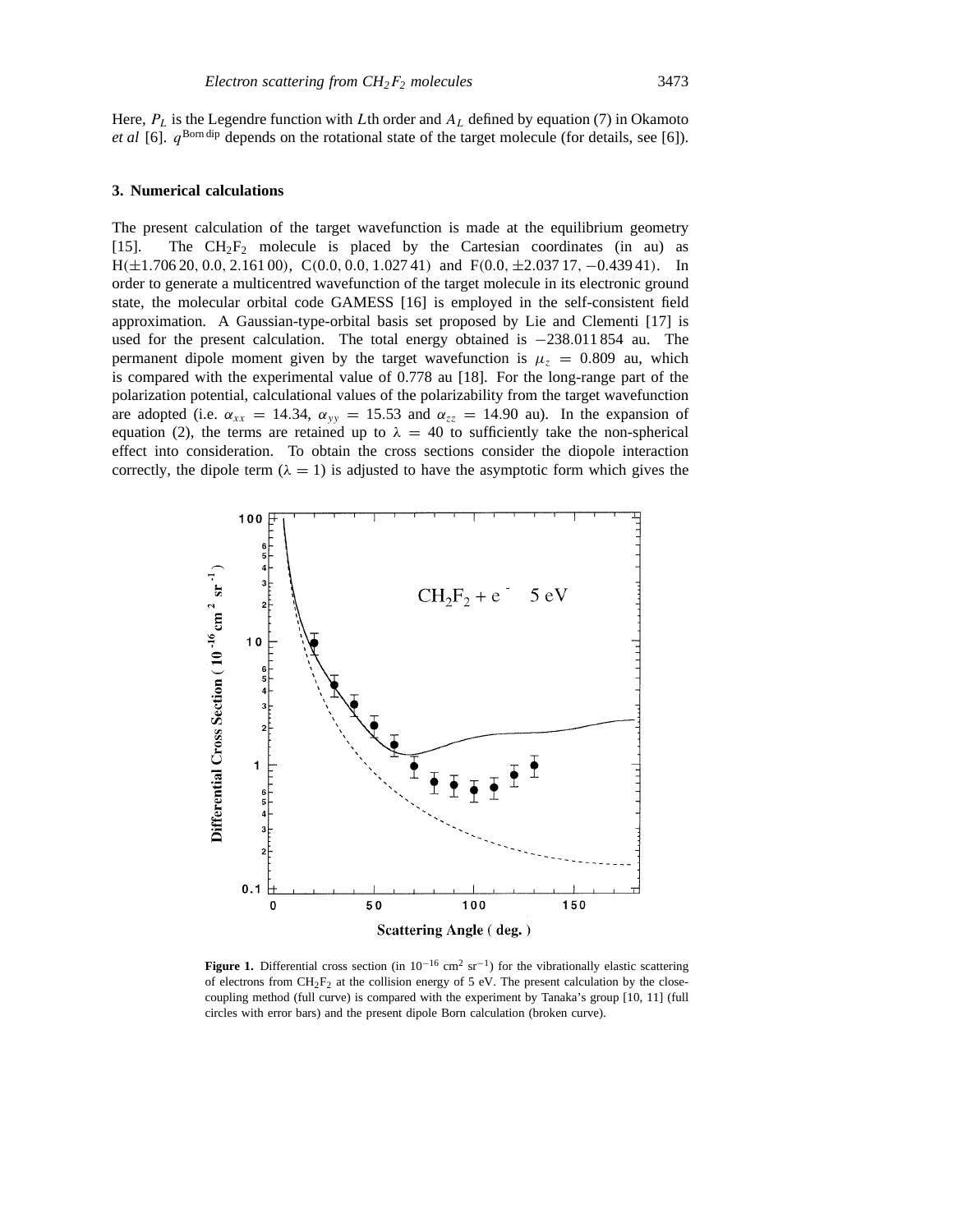experimental value of the dipole moment (0.778 au). The coupled equations (3) are solved with inclusion of partial waves up to  $l = 20$ . The rotational energy and transition dipole matrix which are necessary to obtain converged cross sections are derived from Townes and Schawlow [19].

## **4. Results and discussion**

# *4.1. Differential cross section*

Figures 1–5 show the vibrationally elastic DCSs at the collision energies of 5, 10, 15, 20 and 30 eV, respectively. In practice, these DCSs have been calculated with the initial rotational state of  $CH_2F_2$  fixed as the ground one, i.e.  $(j\tau) = (00)$ . As shown in a previous paper by our group [6], the DCS for a polar molecule depends on the rotational state only in the vicinity of the forward direction (say, at the scattering angle  $\theta \leq 1^\circ$ ). The present values of DCSs, therefore, can safely be compared with the experimental data by Tanaka's group [10, 11]. The agreement between the present DCSs and the experimental ones (with an uncertainty of 20%) is generally good. In particular, the present DCSs at 20 and 30 eV well reproduce the shape of the experimental ones (see figures 4 and 5). It is difficult to extrapolate the measured DCSs into the region of scattering angles  $\theta \le 15°$  due to a very



**Figure 2.** Differential cross section for the elastic scattering of electrons from  $CH_2F_2$  at 10 eV. The present calculation by the close-coupling method (full curve) is compared with the experiment by Tanaka's group (full circles with error bars).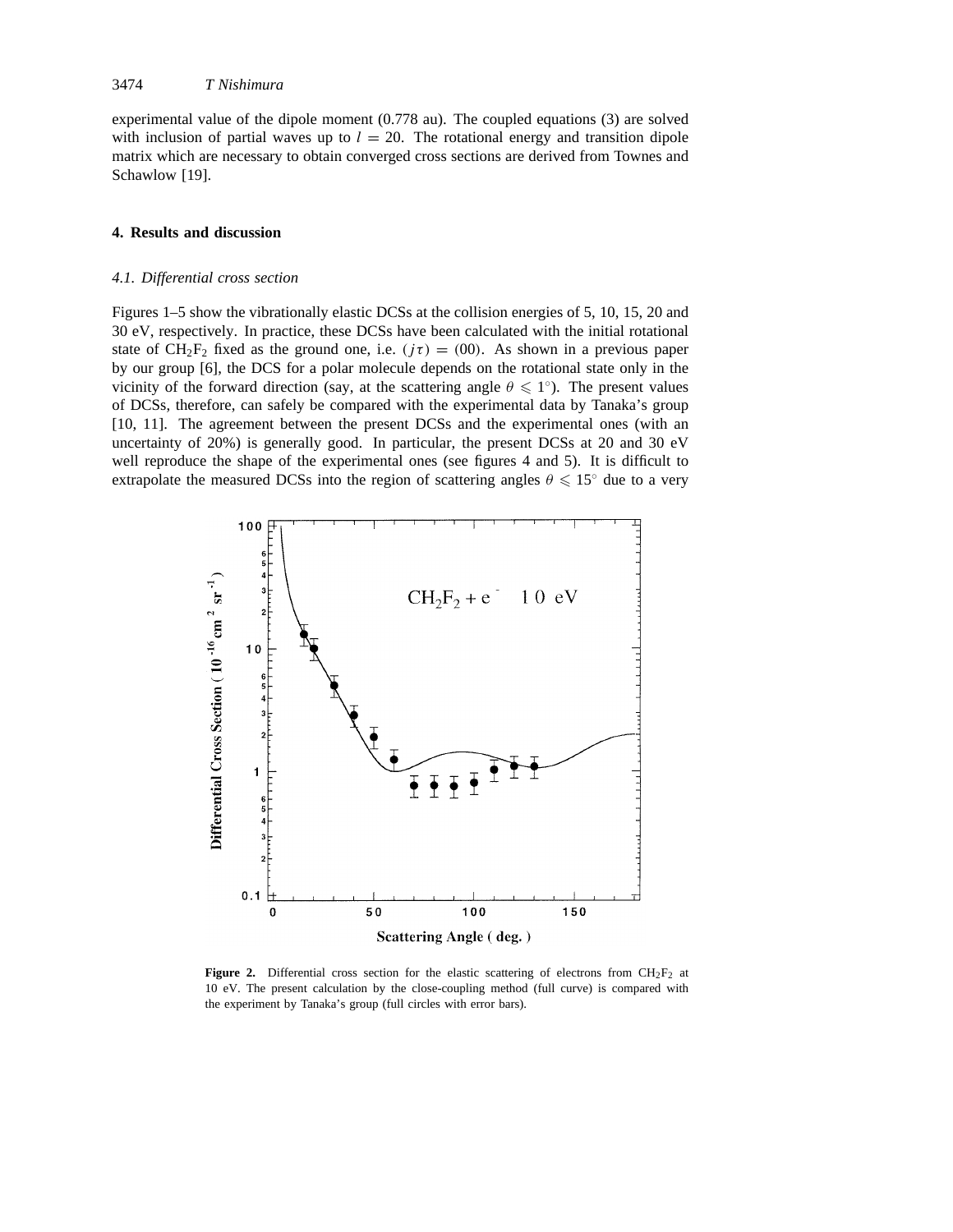

Figure 3. Same as figure 1, but at 15 eV.

**Table 1.** Integral (*Q*) and momentum transfer ( $Q_m$ ) cross sections (in 10<sup>-16</sup> cm<sup>2</sup>) for the vibrationally elastic scattering of electrons from CH2F2.

| $E$ (eV) | $O(343 \text{ K})^{\text{a}}$ | $O(00)^b$ | $Q_m$ |
|----------|-------------------------------|-----------|-------|
| 3        | 60.51                         | 67.25     | 25.59 |
| 5        | 48.29                         | 52.36     | 22.09 |
| 7        | 40.16                         | 43.06     | 18.74 |
| 10       | 36.65                         | 38.71     | 16.87 |
| 15       | 32.58                         | 33.96     | 16.52 |
| 20       | 28.15                         | 29.18     | 14.74 |
| 30       | 23.63                         | 24.32     | 11.69 |

<sup>a</sup> Theoretical cross section averaged over the rotational-state population at the gas temperature of 343 K.

<sup>b</sup> Theoretical cross section fixed the initial rotational state as  $(j\tau) = (00)$ .

sharp peak caused by the dipole interaction. It should be noted that the present DCSs play a significant role in compensating the experimental data not only in the range of scattering angles  $\theta \leq 15^\circ$  (but at around 0<sup>°</sup>) but also  $\theta \geq 130^\circ$ .

Figures 1, 3 and 5 also show the dipole Born DCSs to see the domination of the dipole interaction at the forward direction. At the collision energy of 5 eV, even the dipole Born calculation gives almost the same values of DCS as those by the close-coupling calculation in the range of scattering angles  $\theta \le 10^\circ$ . As the collision energy increases, the validity of the dipole Born calculation becomes limited to be the forward direction.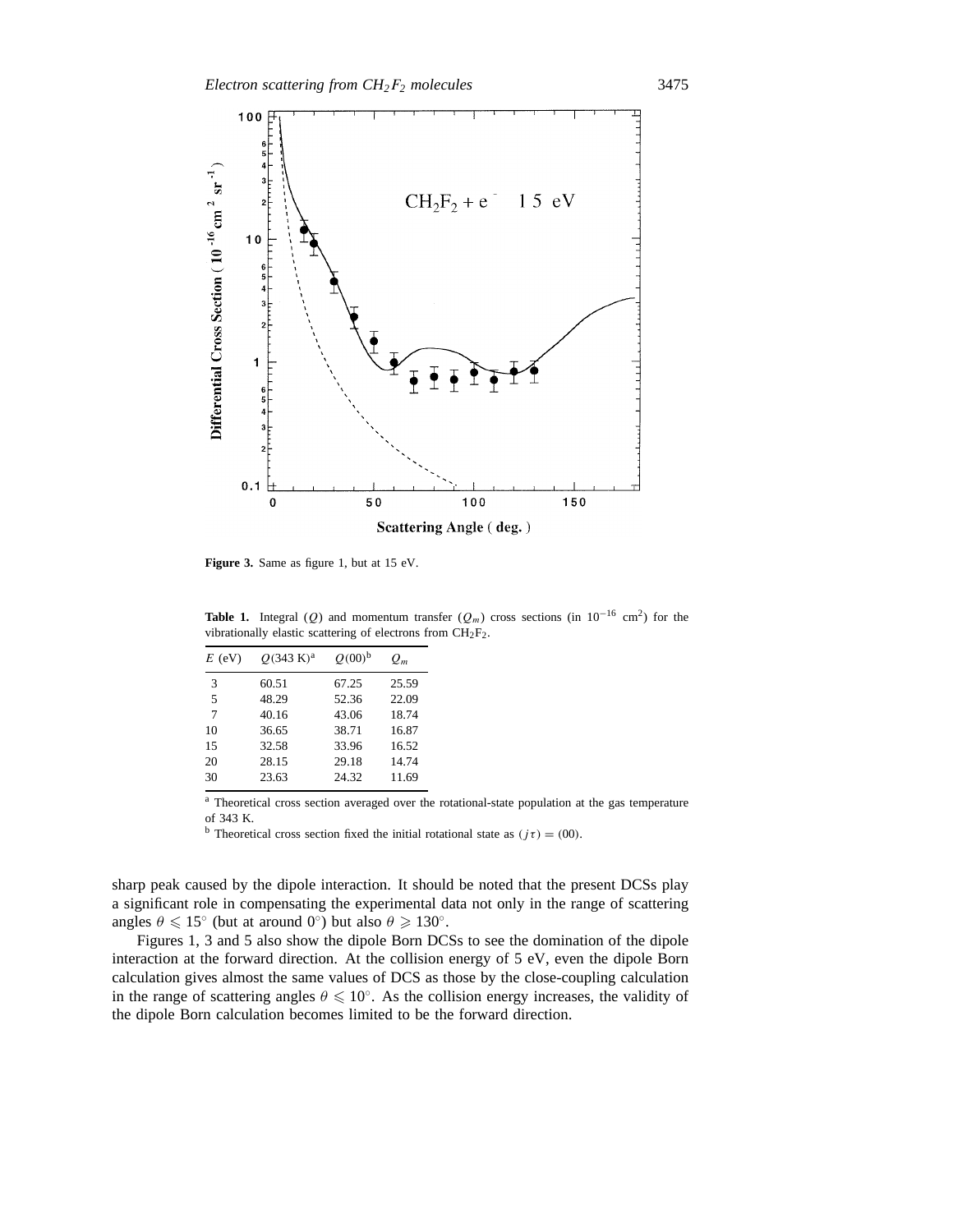

Figure 4. Same as figure 2, but at 20 eV.

#### *4.2. Integral and momentum-transfer cross sections*

Table 1 shows the vibrationally elastic  $ICS(Q)$  and  $MTCS(Q_m)$  at the collision energies  $(E)$ of 3–30 eV. Neither experimental nor other theoretical cross sections have been reported so far for both ICSs and MTCSs. The present ICS *Q(*343 K*)* (second column) is obtained by being averaged over the distribution of initial rotational states at the gas temperature of 343 K (at which the experiment is carried out). It is noted that at the energy of 3 eV the present ICS  $Q(00)$  (third column) with the initial rotational state as  $(j\tau) = (00)$  is larger by  $6.7 \times 10^{-16}$  cm<sup>2</sup> than  $Q(343 \text{ K})$ . The difference comes mainly from the DCS in the vicinity of forward direction and becomes smaller as the energy increases  $(0.7 \times 10^{-16} \text{ cm}^2)$ at 30 eV). This trend is similar to that seen in the case of the dipole Born DCS, as is discussed above. The values of  $Q(343 \text{ K})$  are more reliable than those of  $Q(00)$  from the discussion of the previous paper for  $H<sub>2</sub>O$  [6]. In the present calculation, no peak or structure is recognized for both ICSs and MTCSs at the collision energies of 3–30 eV, although a few small peaks are suggested experimentally at around 8 eV [10]. These peaks implied in both ICS and MTCS, however, may be detected in future by means of a more elaborate calculation which, for instance, takes the effects of electron exchange and target polarization into account in a more rigorous manner.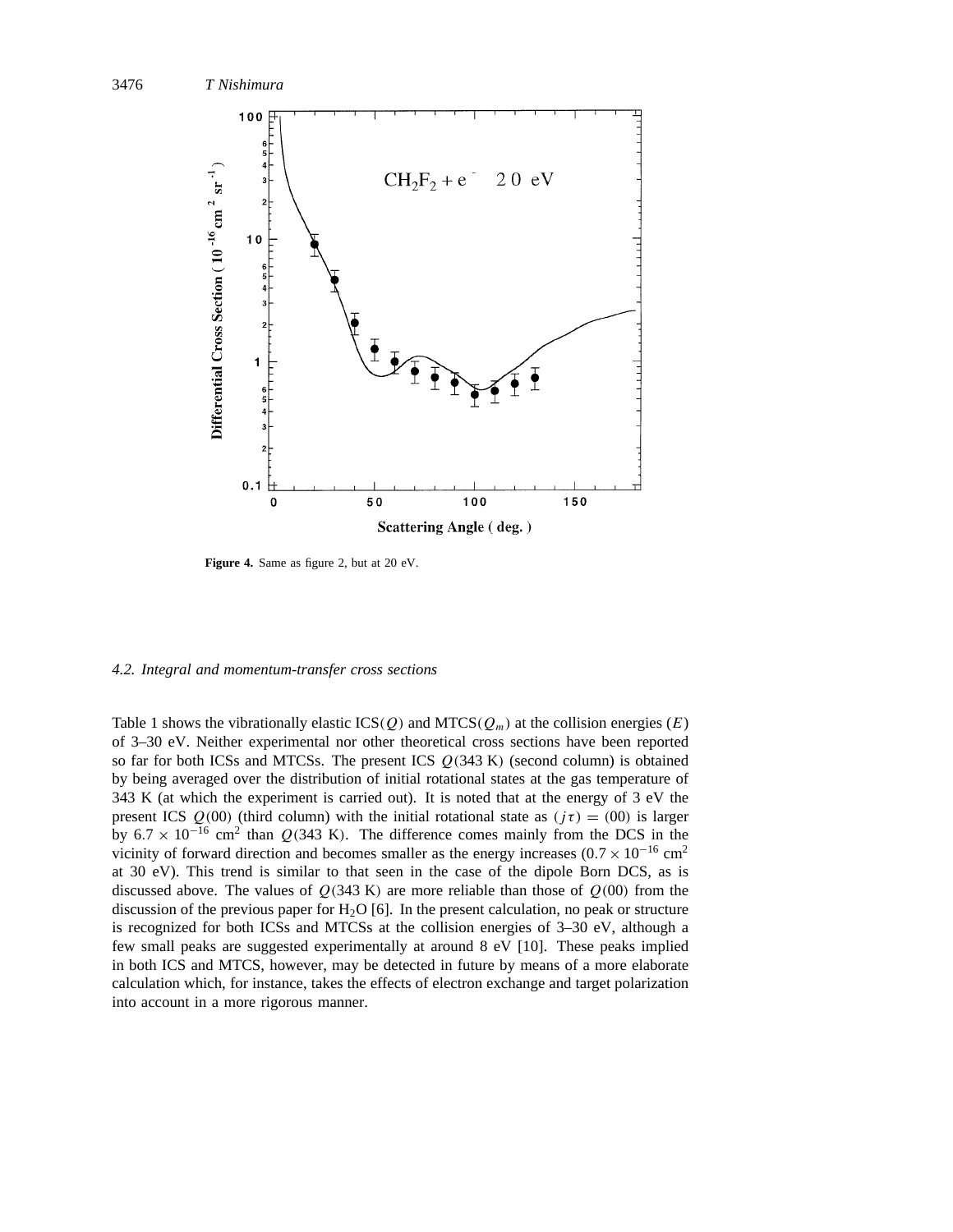

Figure 5. Same as figure 1, but at 30 eV.

## **5. Conclusions**

Vibrationally elastic cross sections for electron scattering from  $CH_2F_2$  are calculated at collision energies of 3–30 eV. The present calculation is based on the fixed-nuclei approximation. Effects of an *ab initio* electrostatic, electron exchange and target polarization are taken into account. The agreement between the present DCSs and the experimental ones is generally good. The ICSs and MTCSs are estimated theoretically for the first time. It is hoped that the present study will help to develop both experimental and theoretical research of this collision system in the future.

#### **Acknowledgments**

The present author would like to thank Professor H Tanaka for providing him with the data of experimental DCS. He also thanks Professor Y Itikawa for helpful discussions. Numerical calculations have mainly been made on the FUJITSU VPP500/28 at the Institute of Physical and Chemical Research (RIKEN), and partly on the FUJITSU VPP500/7 and VX2 at the Institute of Space and Astronautical Science.

## **References**

- [1] Christophorou L G, Olthoff J K and Rao M V V S 1996 *J. Phys. Chem. Ref. Data* **25** 1341–88
- [2] Christophorou L G, Olthoff J K and Rao M V V S 1997 *J. Phys. Chem. Ref. Data* **26** 1–15